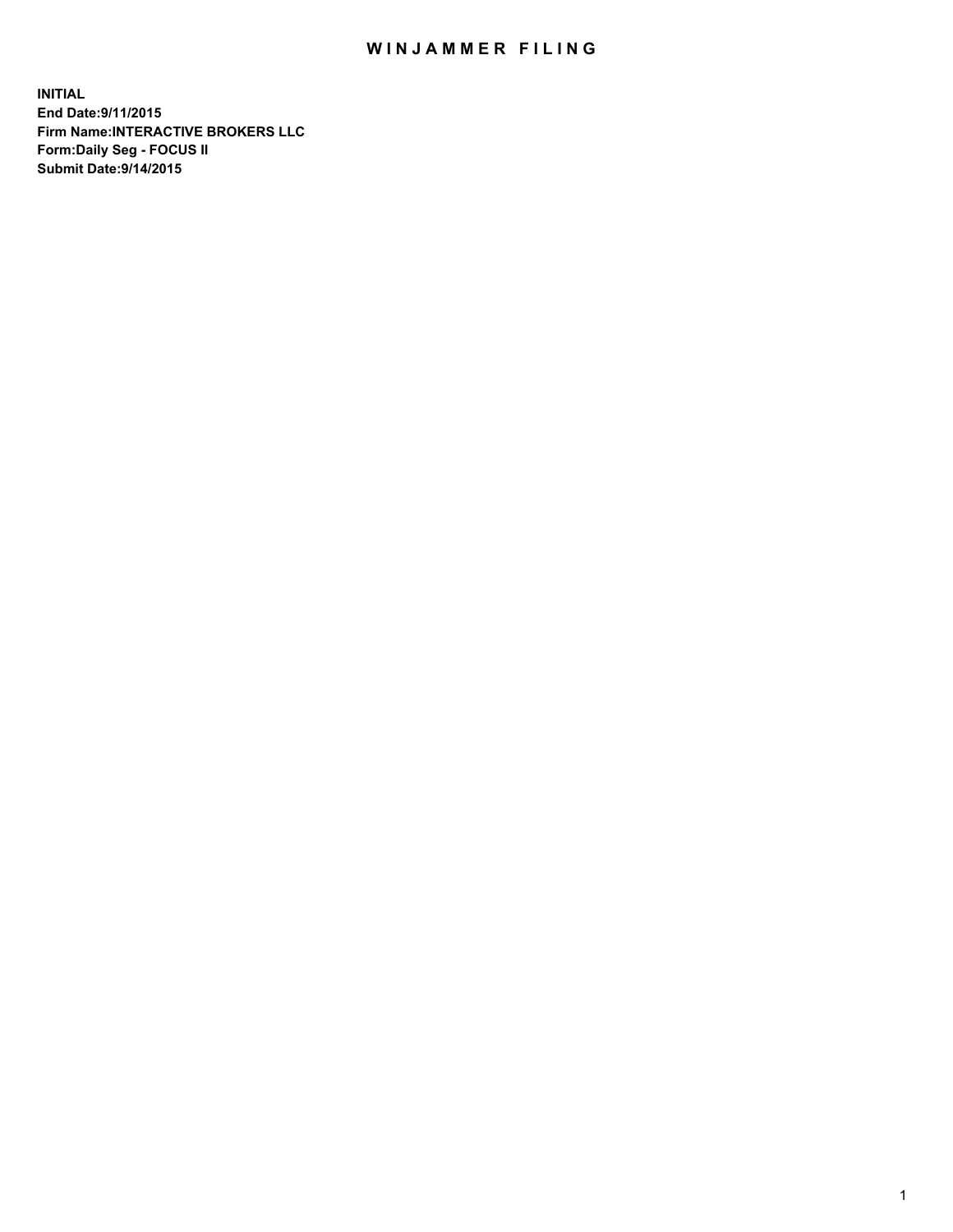## **INITIAL End Date:9/11/2015 Firm Name:INTERACTIVE BROKERS LLC Form:Daily Seg - FOCUS II Submit Date:9/14/2015 Daily Segregation - Cover Page**

| Name of Company<br><b>Contact Name</b><br><b>Contact Phone Number</b><br><b>Contact Email Address</b>                                                                                                                                                                                                                          | <b>INTERACTIVE BROKERS LLC</b><br><b>Michael Ellman</b><br>203-422-8926<br>mellman@interactivebrokers.co<br>$m$ |
|--------------------------------------------------------------------------------------------------------------------------------------------------------------------------------------------------------------------------------------------------------------------------------------------------------------------------------|-----------------------------------------------------------------------------------------------------------------|
| FCM's Customer Segregated Funds Residual Interest Target (choose one):<br>a. Minimum dollar amount: ; or<br>b. Minimum percentage of customer segregated funds required:% ; or<br>c. Dollar amount range between: and; or<br>d. Percentage range of customer segregated funds required between: % and %.                       | $\overline{\mathbf{0}}$<br>0<br>155,000,000 245,000,000<br>00                                                   |
| FCM's Customer Secured Amount Funds Residual Interest Target (choose one):<br>a. Minimum dollar amount: ; or<br>b. Minimum percentage of customer secured funds required:%; or<br>c. Dollar amount range between: and; or<br>d. Percentage range of customer secured funds required between: % and %.                          | $\overline{\mathbf{0}}$<br>0<br>80,000,000 120,000,000<br>0 <sub>0</sub>                                        |
| FCM's Cleared Swaps Customer Collateral Residual Interest Target (choose one):<br>a. Minimum dollar amount: ; or<br>b. Minimum percentage of cleared swaps customer collateral required:% ; or<br>c. Dollar amount range between: and; or<br>d. Percentage range of cleared swaps customer collateral required between:% and%. | $\overline{\mathbf{0}}$<br>$\underline{\mathbf{0}}$<br>0 <sub>0</sub><br>0 <sub>0</sub>                         |

Attach supporting documents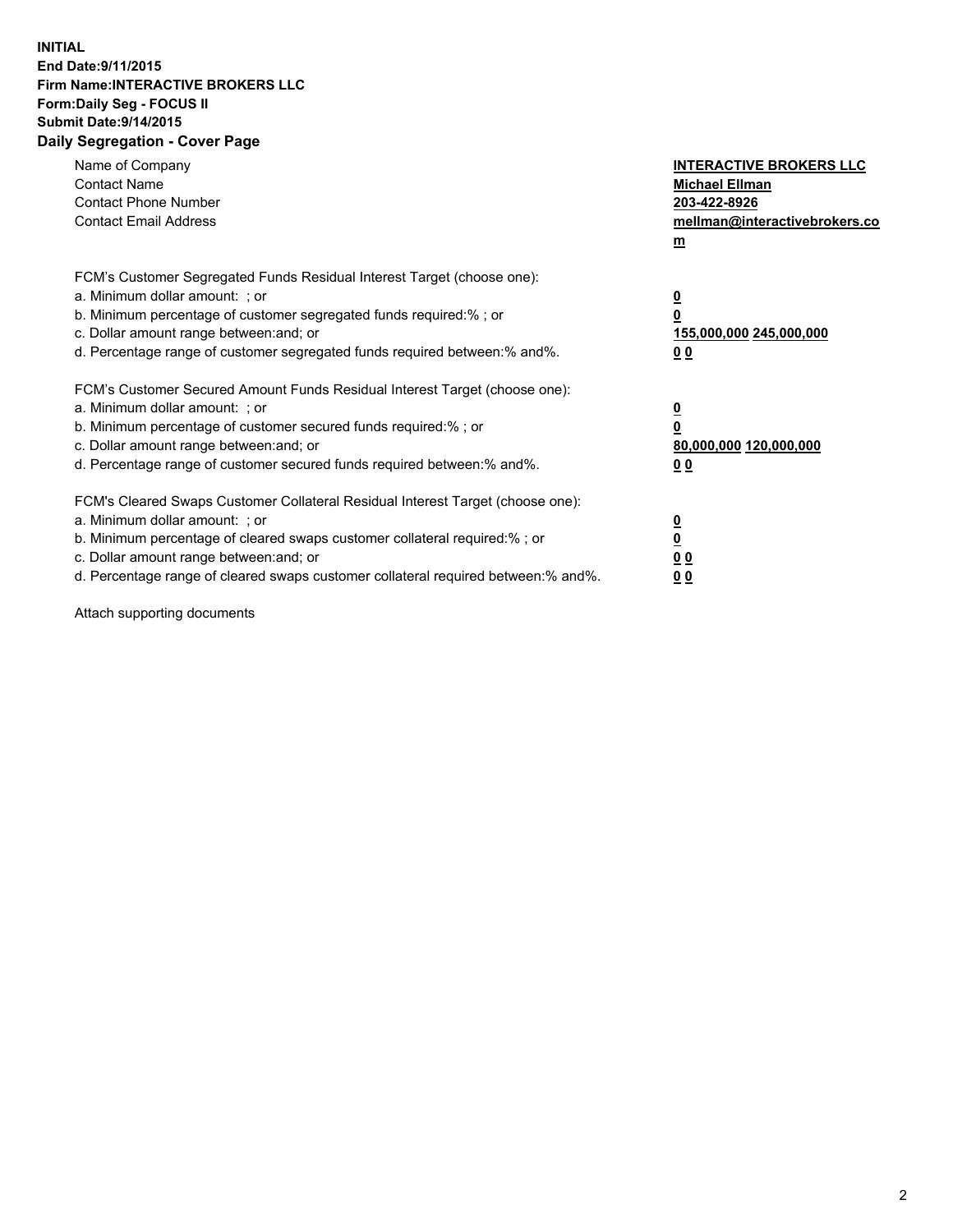## **INITIAL End Date:9/11/2015 Firm Name:INTERACTIVE BROKERS LLC Form:Daily Seg - FOCUS II Submit Date:9/14/2015 Daily Segregation - Secured Amounts**

|     | Dany Ocgregation - Oceanea Annoanta                                                         |                                                |
|-----|---------------------------------------------------------------------------------------------|------------------------------------------------|
|     | Foreign Futures and Foreign Options Secured Amounts                                         |                                                |
|     | Amount required to be set aside pursuant to law, rule or regulation of a foreign            | $0$ [7305]                                     |
|     | government or a rule of a self-regulatory organization authorized thereunder                |                                                |
| 1.  | Net ledger balance - Foreign Futures and Foreign Option Trading - All Customers             |                                                |
|     | A. Cash                                                                                     | 362,603,055 [7315]                             |
|     | B. Securities (at market)                                                                   | $0$ [7317]                                     |
| 2.  | Net unrealized profit (loss) in open futures contracts traded on a foreign board of trade   | -13,870,248 [7325]                             |
| 3.  | Exchange traded options                                                                     |                                                |
|     | a. Market value of open option contracts purchased on a foreign board of trade              | <b>15,308</b> [7335]                           |
|     | b. Market value of open contracts granted (sold) on a foreign board of trade                | -24,622 [7337]                                 |
| 4.  | Net equity (deficit) (add lines 1.2. and 3.)                                                | 348,723,493 [7345]                             |
| 5.  | Account liquidating to a deficit and account with a debit balances - gross amount           | <u>185,135</u> [7351]                          |
|     | Less: amount offset by customer owned securities                                            | 0 [7352] 185,135 [7354]                        |
| 6.  | Amount required to be set aside as the secured amount - Net Liquidating Equity              | 348,908,628 [7355]                             |
|     | Method (add lines 4 and 5)                                                                  |                                                |
| 7.  | Greater of amount required to be set aside pursuant to foreign jurisdiction (above) or line | 348,908,628 [7360]                             |
|     | 6.                                                                                          |                                                |
|     | FUNDS DEPOSITED IN SEPARATE REGULATION 30.7 ACCOUNTS                                        |                                                |
| 1.  | Cash in banks                                                                               |                                                |
|     | A. Banks located in the United States                                                       | 9,900,149 [7500]                               |
|     | B. Other banks qualified under Regulation 30.7                                              | 0 [7520] 9,900,149 [7530]                      |
| 2.  | Securities                                                                                  |                                                |
|     | A. In safekeeping with banks located in the United States                                   | 358, 163, 173 [7540]                           |
|     | B. In safekeeping with other banks qualified under Regulation 30.7                          | 0 [7560] 358,163,173 [7570]                    |
| 3.  | Equities with registered futures commission merchants                                       |                                                |
|     | A. Cash                                                                                     | $0$ [7580]                                     |
|     | <b>B.</b> Securities                                                                        | $0$ [7590]                                     |
|     | C. Unrealized gain (loss) on open futures contracts                                         | $0$ [7600]                                     |
|     | D. Value of long option contracts                                                           | $0$ [7610]                                     |
|     | E. Value of short option contracts                                                          | 0 [7615] 0 [7620]                              |
| 4.  | Amounts held by clearing organizations of foreign boards of trade                           |                                                |
|     | A. Cash                                                                                     | $0$ [7640]                                     |
|     | <b>B.</b> Securities                                                                        | $0$ [7650]                                     |
|     | C. Amount due to (from) clearing organization - daily variation                             | $0$ [7660]                                     |
|     | D. Value of long option contracts                                                           | $0$ [7670]                                     |
|     | E. Value of short option contracts                                                          | 0 [7675] 0 [7680]                              |
| 5.  | Amounts held by members of foreign boards of trade                                          |                                                |
|     | A. Cash                                                                                     | 103,921,484 [7700]                             |
|     | <b>B.</b> Securities                                                                        | $0$ [7710]                                     |
|     | C. Unrealized gain (loss) on open futures contracts                                         | -3,747,802 [7720]                              |
|     | D. Value of long option contracts                                                           | 15,316 [7730]                                  |
|     | E. Value of short option contracts                                                          | <mark>-24,622</mark> [7735] 100,164,376 [7740] |
| 6.  | Amounts with other depositories designated by a foreign board of trade                      | 0 [7760]                                       |
| 7.  | Segregated funds on hand                                                                    | $0$ [7765]                                     |
| 8.  | Total funds in separate section 30.7 accounts                                               | 468,227,698 [7770]                             |
| 9.  | Excess (deficiency) Set Aside for Secured Amount (subtract line 7 Secured Statement         | 119,319,070 [7380]                             |
|     | Page 1 from Line 8)                                                                         |                                                |
| 10. | Management Target Amount for Excess funds in separate section 30.7 accounts                 | 80,000,000 [7780]                              |
| 11. | Excess (deficiency) funds in separate 30.7 accounts over (under) Management Target          | <u>39,319,070</u> [7785]                       |
|     |                                                                                             |                                                |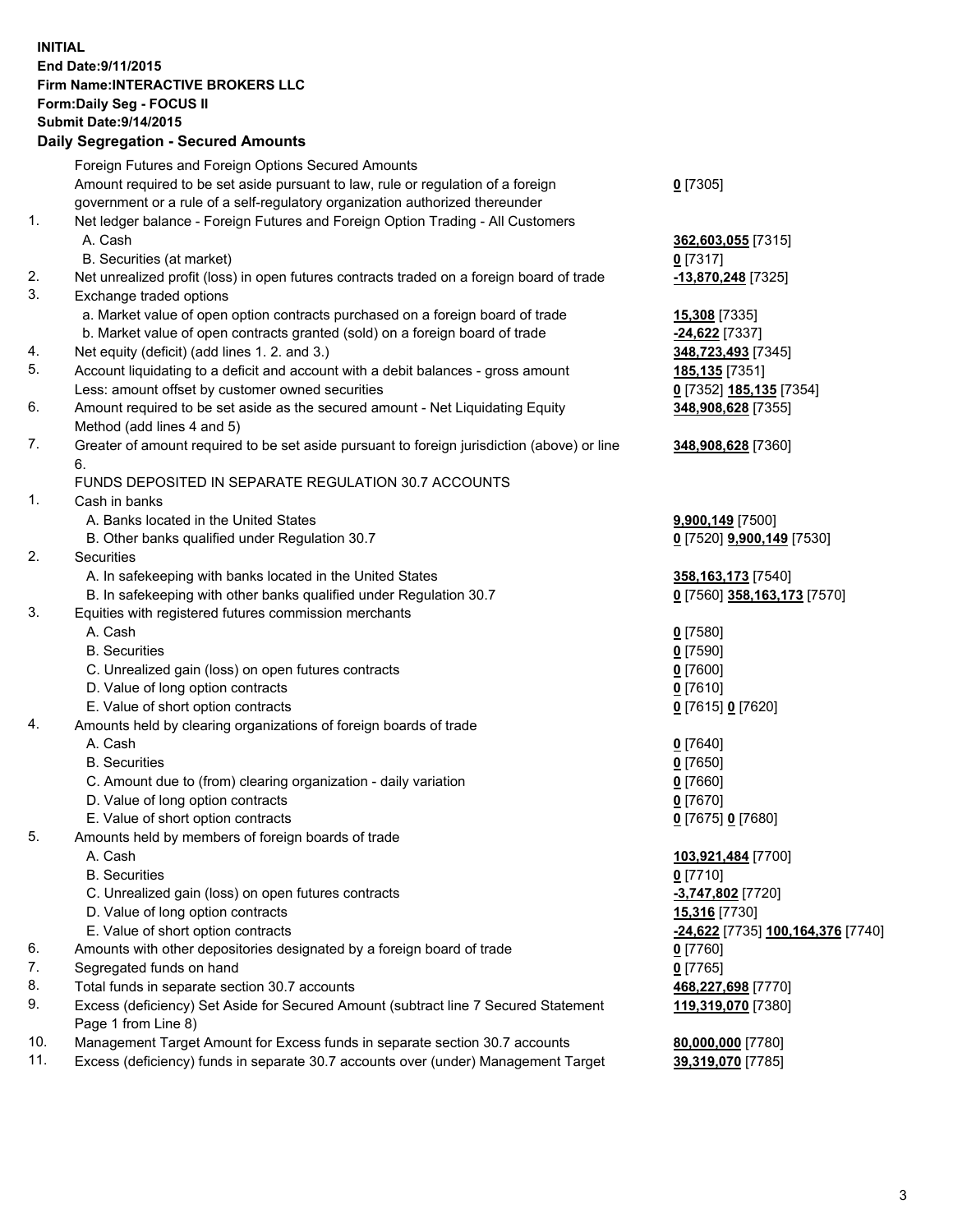**INITIAL End Date:9/11/2015 Firm Name:INTERACTIVE BROKERS LLC Form:Daily Seg - FOCUS II Submit Date:9/14/2015 Daily Segregation - Segregation Statement** SEGREGATION REQUIREMENTS(Section 4d(2) of the CEAct) 1. Net ledger balance A. Cash **2,672,069,980** [7010] B. Securities (at market) **0** [7020] 2. Net unrealized profit (loss) in open futures contracts traded on a contract market **-93,075,300** [7030] 3. Exchange traded options A. Add market value of open option contracts purchased on a contract market **94,303,468** [7032] B. Deduct market value of open option contracts granted (sold) on a contract market **-163,640,022** [7033] 4. Net equity (deficit) (add lines 1, 2 and 3) **2,509,658,126** [7040] 5. Accounts liquidating to a deficit and accounts with debit balances - gross amount **1,425,420** [7045] Less: amount offset by customer securities **0** [7047] **1,425,420** [7050] 6. Amount required to be segregated (add lines 4 and 5) **2,511,083,546** [7060] FUNDS IN SEGREGATED ACCOUNTS 7. Deposited in segregated funds bank accounts A. Cash **348,684,457** [7070] B. Securities representing investments of customers' funds (at market) **1,439,477,373** [7080] C. Securities held for particular customers or option customers in lieu of cash (at market) **0** [7090] 8. Margins on deposit with derivatives clearing organizations of contract markets A. Cash **19,075,381** [7100] B. Securities representing investments of customers' funds (at market) **1,008,201,039** [7110] C. Securities held for particular customers or option customers in lieu of cash (at market) **0** [7120] 9. Net settlement from (to) derivatives clearing organizations of contract markets **-22,071,061** [7130] 10. Exchange traded options A. Value of open long option contracts **94,254,602** [7132] B. Value of open short option contracts **-163,591,200** [7133] 11. Net equities with other FCMs A. Net liquidating equity **0** [7140] B. Securities representing investments of customers' funds (at market) **0** [7160] C. Securities held for particular customers or option customers in lieu of cash (at market) **0** [7170] 12. Segregated funds on hand **0** [7150] 13. Total amount in segregation (add lines 7 through 12) **2,724,030,591** [7180] 14. Excess (deficiency) funds in segregation (subtract line 6 from line 13) **212,947,045** [7190] 15. Management Target Amount for Excess funds in segregation **155,000,000** [7194] **57,947,045** [7198]

16. Excess (deficiency) funds in segregation over (under) Management Target Amount Excess

4